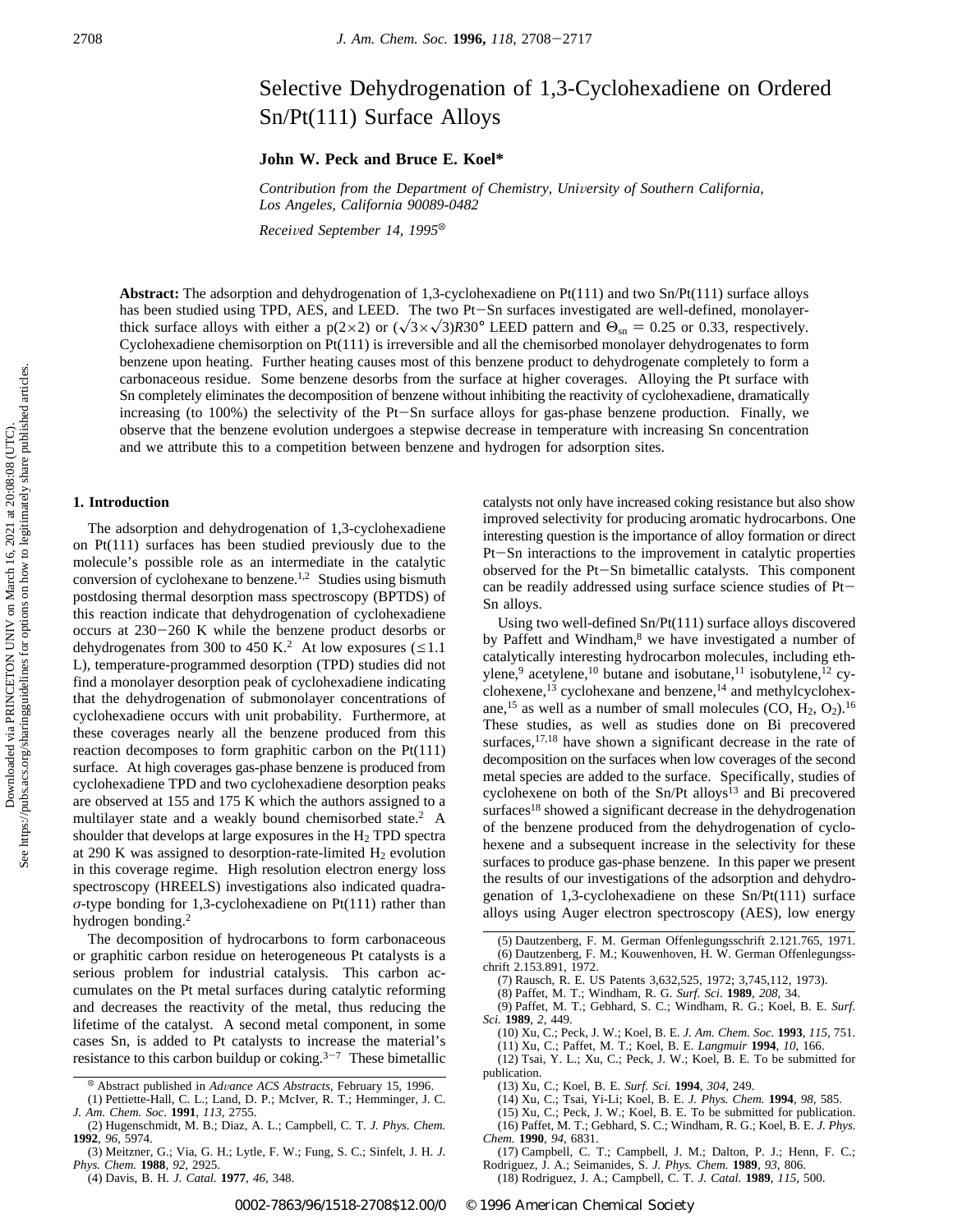electron diffraction (LEED), and TPD. Alloying of Sn in the Pt(111) surface strongly alters the selectivity of cyclohexadiene dehydrogenation on these surfaces: the complete elimination of benzene dehydrogenation causes these surfaces to have 100% selectivity for producing gas-phase benzene from 1,3-cyclohexadiene under UHV conditions.

### **2. Experimental Methods**

The experiments were performed in a stainless steel UHV chamber equipped with instrumentation for AES, LEED, and Ar<sup>+</sup> ion sputtering. A shielded UTI 100C quadrupole mass spectrometer (QMS) was used for TPD. The system base pressure was  $5 \times 10^{-11}$  Torr.

AES spectra were recorded using a Perkin-Elmer (15-255G) cylindrical mirror analyzer (CMA). LEED was carried out using a Perkin-Elmer (15-180) LEED optics. All TPD measurements were made using the QMS in line-of-sight with the sample surface and using a linear heating rate of  $\approx$ 4 K/s. In this procedure, the crystal was positioned ≈1 mm from the entry aperture of the QMS shield to reduce contributions to the spectra from the crystal back and edges.<sup>14</sup> A screen biased at  $-55$  V was placed between the QMS and the crystal to eliminate possible damage to the adsorbed layer from low energy electrons coming from the QMS ionizer region.<sup>19</sup>

The Pt(111) crystal could be cooled to 95 K using liquid nitrogen or resistively heated to 1200 K. The temperature was recorded by a chromel-alumel thermocouple spot welded to the side of the crystal. The Pt(111) crystal was cleaned using the procedure found in ref 20.

Preparation of the Pt-Sn surface alloys was achieved by evaporating 1-3 monolayers of Sn on the clean Pt(111) substrate surface followed by annealing the sample to 1000 K for 10 s. Depending upon the initial Sn dose, the annealed surface exhibited either a  $p(2\times2)$  or  $(\sqrt{3}\times\sqrt{3})$ -*R*30° LEED pattern.8 It has now been confirmed that these patterns correspond to the (111) face of a Pt3Sn alloy and a substitutional alloy of composition Pt<sub>2</sub>Sn, respectively, rather than Sn adatoms.<sup>21</sup> Angledependent low energy ion scattering spectroscopy (LEISS) measurements using  $500-1000$  eV of  $Li<sup>+</sup>$  showed that the Sn atoms are almost coplanar with the Pt, protruding  $\approx 0.022 \pm 0.005$  nm above the surface in a monolayer surface alloy.<sup>21</sup> LEED I-V calculations<sup>22</sup> and X-ray forward scattering<sup>23</sup> have recently confirmed these results. For simplicity the p(2×2) and  $(\sqrt{3} \times \sqrt{3})R30^\circ$  Sn/Pt(111) surface alloys will be referred to in this paper as the  $(2\times2)$  and  $\sqrt{3}$  alloys, respectively. A diagram of these surfaces is provided in Figure 1.

1,3-Cyclohexadiene (Aldrich, 97%, [592-57-4]) was purified by freeze-pump-thaw cycles. The purity was checked by in-situ mass spectrometry. Gas exposures for the TPD studies were given with the sample at a temperature below 100 K. Exposures are given in units of Langmuirs (1 L =  $10^{-6}$  Torr $\cdot$ s) after the measured values were multiplied by a factor of 133 to account for the multicapillary array doser enhancement and divided by an additional factor of  $6<sup>24</sup>$  to correct for the ion gauge sensitivity. The doser correction factor was obtained by comparing uptake curves from exposures produced by the directed beam doser with those from background exposures. Because of the carbon contamination resulting from  $C_6H_8$  TPD experiments on clean Pt(111), the surface must be cleaned following each experiment. The carbon contamination was removed by heating the surface to 800 K in  $2 \times 10^{-8}$  Torr of O<sub>2</sub> for 10–15 min and then flash annealing to 1000 K in vacuum. The cleanliness and long-range order of all surfaces were checked using AES and LEED prior to each experiment. In addition, the alloy surfaces were checked with LEED following each TPD experiment to assure no irreversible adsorbate induced reconstruction occurred.

(19) Xu, C.; Koel, B. E. *Surf. Sci.* **1993**, *292*, L803.

(20) Campbell, C. T.; Ertl, G.; Kuipers, H.; Segner, J. *Surf. Sci*. **1981**, *107*, 220.



**Figure 1.** Surface diagram for the  $p(2\times2)$  and  $(\sqrt{3}\times\sqrt{3})R30^\circ$  Pt-Sn surface alloys.





**Figure 2.** TPD spectra for  $C_6H_8$  desorption on Pt(111) and the (2×2) and  $\sqrt{3}$  Pt-Sn surface alloys. No desorption is seen below an exposure of 0.8 L for any of the surfaces. Note that no high temperature state is observed for  $C_6H_8$  desorption on this surface, indicating that the strongly bonded chemisorption state of  $C_6H_8$  has unit probability to undergo dehydrogenation.

#### **3. Results**

**1. Adsorption and Desorption of 1,3-Cyclohexadiene.** The adsorption and desorption behavior of cyclohexadiene was studied primarily with TPD. Some of the data for a series of exposures producing low to high coverages of cyclohexadiene on clean  $Pt(111)$  and the two  $Pt-Sn$  alloys are shown in Figure 2. Our results on Pt(111) agree well with those obtained by Hugenschmidt et al., $<sup>2</sup>$  except that our desorption temperatures</sup> are shifted down  $\approx$ 10 K. This can be attributed at least partially to the different heating rate used in our studies ( $\approx$ 4 K/s) compared to the variable rate between 9.7 and 5 K/s reported by Hugenschmidt et al.<sup>2</sup> Signals at 80, 79, 78, and 76 amu were observed to monitor for possible gas-phase cyclohexadiene and benzene products and to distinguish any contributions to these spectra from cracking in the QMS. Mass 54 was observed to look for possible  $C_4$  species. Signals at 28, 18, and 2 amu

<sup>(21)</sup> Overbury, S. H.; Mullins, D. R.; Paffet, M. T.; Koel, B. E. *Surf. Sci.* **1991**, *254*, 45.

<sup>(22)</sup> Atrei, A.; Bardi, U.; Wu, J. X.; Zanazzi, E.; Rovida, G. *Surf. Sci.* **1993**, *290*, 286.

<sup>(23)</sup> Galeotti, M.; Atrei, A.; Bardi, U.; Rovida, G.; Torrini, M. *Surf. Sci.* **1994**, *313*, 349.

<sup>(24)</sup> Summers, R. L. NASA Technical Note TN D-5285, 1969.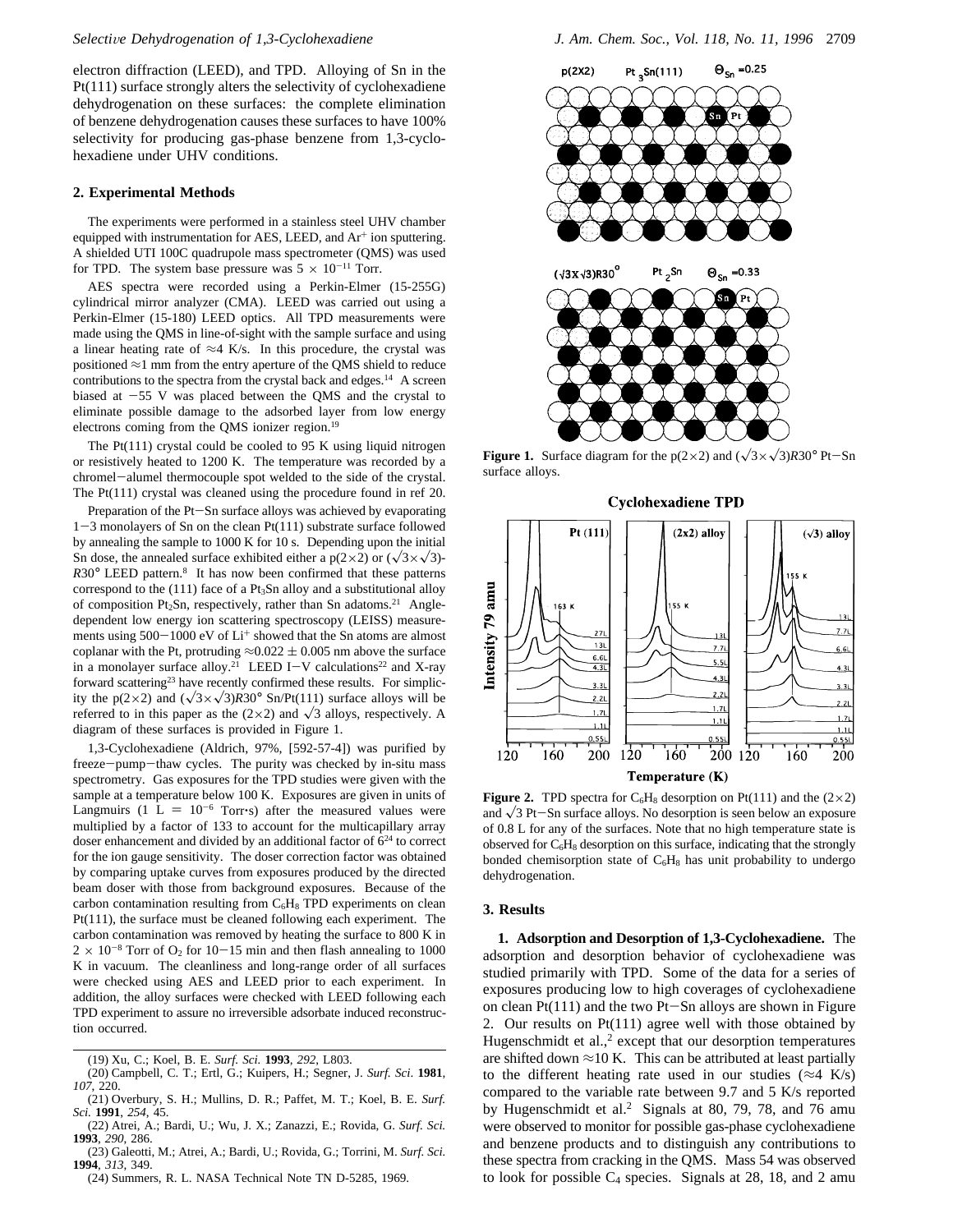



**Figure 3.** TPD spectra for  $H_2$  and  $C_6H_6$  desorption on Pt(111). (a) Pt(111) shows two regions of  $H_2$  desorption: above 400 K, which is attributed to  $C_6H_6$  decomposition; and below 400 K, which is attributed to  $C_6H_8$  dehydrogenation. (b) On Pt(111) no  $C_6H_6$  desorption is seen until an exposure of  $\geq$  0.8 L. C<sub>6</sub>H<sub>6</sub> desorbs in two states: a sharp peak at 315 K and a broad peak from 400 to 520 K.  $C_6H_6$  saturates on this surface at an exposure of 2.1 L.

were monitored to measure sample contamination and possible dehydrogenation products. No new desorption features that might indicate a new or intermediate dehydrogenation product were observed at these masses on any of the three surfaces. Signals at 82 and 84 amu were also monitored for possible hydrogenation products. No desorption features for these masses were observed at any temperature or exposure during these studies. These results are in agreement with Hugenschmidt et al.,<sup>2</sup> who found no significant hydrogenation product even after coadsorbing H atoms with adsorbed cyclohexadiene on the surface.

Adsorption kinetics (uptake) plots for cyclohexadiene adsorption on the three surfaces were constructed from the data shown in Figures 2-5. The three surfaces showed no differences in their cyclohexadiene uptake curves. The amount of desorption of  $H_2$  and  $C_6H_6$  increased at a steady rate on all three surfaces until  $\approx$ 2.1 L where both peaks saturated. A peak due to the physisorbed cyclohexadiene desorption state that is distinct from the multilayer state grew in from a dose of  $\approx 2.1$  L to a dose of  $\approx$ 4.3 L, where it saturated. We can determine from the uptake plots that the coverage of this state is approximately one monolayer and we associate this peak with the first physisorbed layer on top of the chemisorbed monolayer. A multilayer desorption state was observed for exposures larger than 4.3 L that did not saturate up to exposures of over 27 L.

As shown in Figure 2, at exposures below 1.7 L on Pt(111), no molecular cyclohexadiene desorption occurs and all the adsorbed cyclohexadiene dehydrogenates. Increasing the cyclohexadiene exposure first populates a state that desorbs at 180 K. As the exposure is increased the peak temperature shifts



**Figure 4.** TPD spectra for  $H_2$  and  $C_6H_6$  on the (2×2) Pt-Sn alloy surface. (a) The  $(2\times2)$  Pt-Sn alloy shows a single H<sub>2</sub> desorption state at 330 K which saturates at 2.1 L. (b) On the  $(2\times2)$  alloy C<sub>6</sub>H<sub>6</sub> desorbs at all coverages in one state at 280 K. Saturation occurs at 2.1 L.

down  $\approx$ 15 K to 165 K and the intensity increases. After an exposure of 4.3 L a new peak at 145 K is observed. This peak cannot be saturated and continues to gain intensity with increasing cyclohexadiene dose. Hugenschmidt et al.<sup>2</sup> previously assigned the peak at 145 K to multilayer desorption and the peak at 165 K to a weakly chemisorbed state where cyclohexadiene is bound in unfavorable sites either between strongly chemisorbed molecules or in a second layer above them. We agree with their assignment of the multilayer state, but we assign the 165-180 K peak to a second, physisorbed layer on top of the chemisorbed monolayer since the amount of cyclohexadiene that desorbs in this state is greater than or equal to one monolayer.

TPD spectra of cyclohexadiene on the  $(2\times2)$  and  $\sqrt{3}$  alloys for increasing exposures are also shown in Figure 2. Cyclohexadiene TPD spectra on the two alloys are nearly identical to that on Pt(111). At low exposures  $($  < 1.7 L), no cyclohexadiene desorption is observed. As the exposure is increased two peaks form, one at 155-160 K assigned to the second layer and the multilayer peak with an onset near 130 K and a peak at these coverages near 145 K.

Both alloy surfaces and occasionally the Pt(111) surface also exhibited higher temperature peaks at *m*/*e* 79. However, these peaks were of very low intensity and tracked the benzene desorption peaks exactly. These peaks occurred at the same temperature and in the same intensity ratio as the peaks for benzene desorption and are thus assigned to originate from reactions in the mass spectrometer ionizer.

Cyclohexadiene TPD spectra from the Sn/Pt(111) alloy surfaces, therefore, show no change from the clean Pt(111) surface apart from a slight reduction in desorption activation energy for the second layer desorption peak on the alloys. In our previous study<sup>13</sup> of cyclohexene adsorption on these three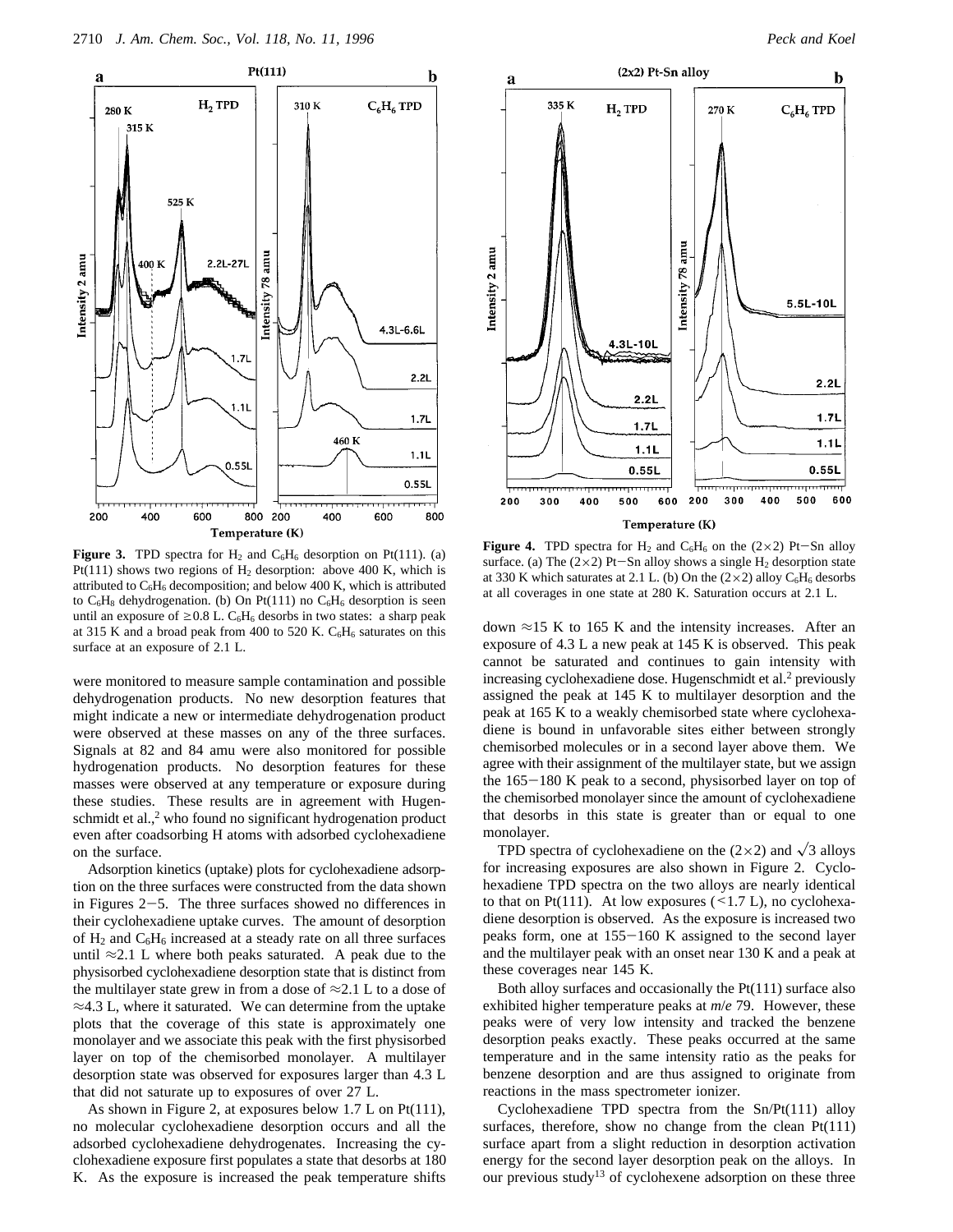

<del>. . . . . . . . . . . . . . . . .</del> 400 300 400 500 600 200 300 500 Temperature (K)

600

200

**Figure 5.** TPD spectra for H<sub>2</sub> and C<sub>6</sub>H<sub>6</sub> on the  $\sqrt{3}$  Pt-Sn alloy surface. (a) The  $\sqrt{3}$  Pt-Sn alloy shows a single H<sub>2</sub> desorption state at 260 K which saturates at 2.1 L. (b) On the  $\sqrt{3}$  alloy C<sub>6</sub>H<sub>6</sub> desorbs at all coverages in a single state at 225 K.

substrates, peaks corresponding to the chemisorbed cyclohexene monolayer were observed at 200-280 K depending on the concentration of Sn at the surface. The absence of any similar high-temperature states for cyclohexadiene indicates that chemisorbed cyclohexadiene is completely, irreversibly adsorbed on all three surfaces. As we shall see, heating the molecularly chemisorbed monolayer causes dehydrogenation to benzene in all three cases as well.

The monolayer saturation coverage of chemisorbed  $C_6H_8$  was determined by comparing the area under the  $H_2$  TPD curve after a saturation dose of H<sub>2</sub> on Pt(111), to give  $\Theta_H = 0.8^{25-27}$  to the amount of  $H_2$  evolved from the dehydrogenation of cyclohexadiene to benzene on  $Pt(111)$  and the  $Pt-Sn$  surface alloys. Using this calibration, we arrive at a coverage of chemisorbed cyclohexadiene of  $\Theta_{\text{C}_6\text{H}_8} = 0.15$  on the  $\sqrt{3}$  alloy and  $\Theta_{C_6H_8} = 0.14$  on the (2×2) alloy, nearly independent of the presence of Sn in the alloy surfaces. Hugenschmidt et al.<sup>2</sup> previously carried out an independent estimation for the coverage of chemisorbed cyclohexadiene on Pt(111). If the coverage for the onset of benzene desorption on Pt(111) is 0.06 molecules per Pt atom,<sup>17</sup> and the conversion probability for  $C_6H_8$ is  $\approx$ 100% at this coverage, then the coverage of cyclohexadiene at the exposure required to first produce gas-phase benzene is 0.06 molecules per Pt atom.2 Assuming that cyclohexadiene coverage is proportional to exposure at low doses yields a saturation coverage of  $\Theta_{\text{C}_6\text{H}_8} = 0.19$ .<sup>2</sup> This is in agreement with our study of the adsorption kinetics of cyclohexadiene on the Pt(111) surface that found a saturation coverage for

cyclohexadiene of  $\Theta_{C_6H_8} = 0.18$ . These two independent methods provide estimates in quite reasonable agreement.

We also used LEED in these investigations. Exposing the surface alloys to monolayer coverages of cyclohexadiene, 1.7 L, only caused an increase in the diffuse background intensity for both alloy surfaces. Also the  $p(2\times2)$  and  $(\sqrt{3}\times\sqrt{3})R30^\circ$ LEED patterns were still visible and sharp indicating that the adsorption of cyclohexadiene does not significantly alter the 2-D structure of these surface alloys. Unless cyclohexadiene forms ordered structures with the same size and orientation as the unit cells of the surface alloys, chemisorption occurs into a disordered adlayer phase.

**2. Dehydrogenation of 1,3-Cyclohexadiene.** TPD spectra showing  $H_2$  and  $C_6H_6$  evolution from the dehydrogenation of adsorbed cyclohexadiene on clean Pt(111) are shown in Figure 3. Our results for  $H_2$  and  $C_6H_6$  from clean Pt(111) agree well with those of Hugenschmidt et al.<sup>2</sup>

At low coverage,  $0.55$  L, the  $H_2$  desorption occurs in three distinct regions: sharp peaks at 315 and 525 K and a broad region from 550 to 750 K. This spectrum is also very similar to that seen for the dehydrogenation of both cyclohexane and cyclohexene on clean Pt $(111)$ .<sup>13,14</sup> Accordingly, we can usefully separate these  $H_2$  TPD spectra into two regions: desorption below 400 K and above 400 K. The region above 400 K appears the same for the dehydrogenation of adsorbed cyclohexane, cyclohexene, cyclohexadiene, and benzene on Pt(111) and has been assigned to the dehydrogenation of benzene to carbon.<sup>2,14</sup> The region below 400 K is due to the dehydrogenation of cyclohexadiene to form adsorbed benzene. Accordingly, the area ratio of the  $H_2$  desorption areas in these two regions provides an accurate measure of the selectivity for producing gas-phase benzene. The ratio  $(T > 400 \text{ K}/T < 400$ K) ranges from 3 to 1.7 for 0.55 to 2.1 L, corresponding to 100% and  $\approx$ 60%, respectively, as the fraction of total benzene that decomposes. Hugenschmidt et al.<sup>2</sup> observed a peak temperature of the  $H_2$  desorption peak from cyclohexadiene dehydrogenation for low coverages to be  $\approx$ 300 K, and proposed that the  $H_2$  evolution was largely desorption-limited.<sup>2</sup> We agree with this conclusion.

At higher coverages a lower temperature  $H_2$  peak at 280 K develops. This peak most likely corresponds to a shoulder observed by Hugenschmidt et al.<sup>2</sup> at 290 K at high exposures which they assigned to  $H_2$  desorption rate limited  $H_2$  evolution from the  $Pt(111)$  surface. This peak is also very similar to the low-temperature H2 TPD peak seen in the study of cyclohexene dehydrogenation on  $Pt(111)$  at large cyclohexene coverages.<sup>13</sup> It appears that two states of hydrogen produced from the dehydrogenation of cyclohexadiene on clean Pt(111) exist, giving rise to a peak at 280 K and one at 315 K. An explanation for these two peaks comes from understanding the coverage dependence of  $H_2$  desorption from the Pt(111) surface. In previous studies of  $H_2$  adsorption on Pt(111), TPD spectra showed that  $H_2$  desorbs from 400 to 280 K after  $H_2$  exposures ranging up to saturation coverage.28 Thus, coadsorbates can produce repulsive interactions that can easily lower the desorption temperature to 280 K. Given that this range includes both peaks observed in Figure 3 below 400 K, one explanation is that both peaks are  $H_2$  desorption rate-limited, but influenced by the large change in coadsorbate coverage that occurs due to benzene desorption at 310 K. Hydrogen desorbs at 280 K in the presence of the entire amount of coadsorbed benzene produced by the dehydrogenation of cylcohexadiene. But, after desorption of some of the benzene at 310 K, which is also (25) Christmann, K.; Ertl, G.; Pignet, T. *Surf. Sci.* **<sup>1976</sup>**, *<sup>54</sup>*, 365.

(27) Gland, J. L.; Sexton, B. A.; Fisher, G. B. *Surf. Sci.* **1980**, *95*, 587. (28) Gebhard, S. C.; Koel, B. E. *J. Phys. Chem.* **1992**, *96*, 7056.

<sup>(26)</sup> Davies, J. A.; Norton, P. R. *Nucl. Instrum. Methods* **1980**, *168*, 611.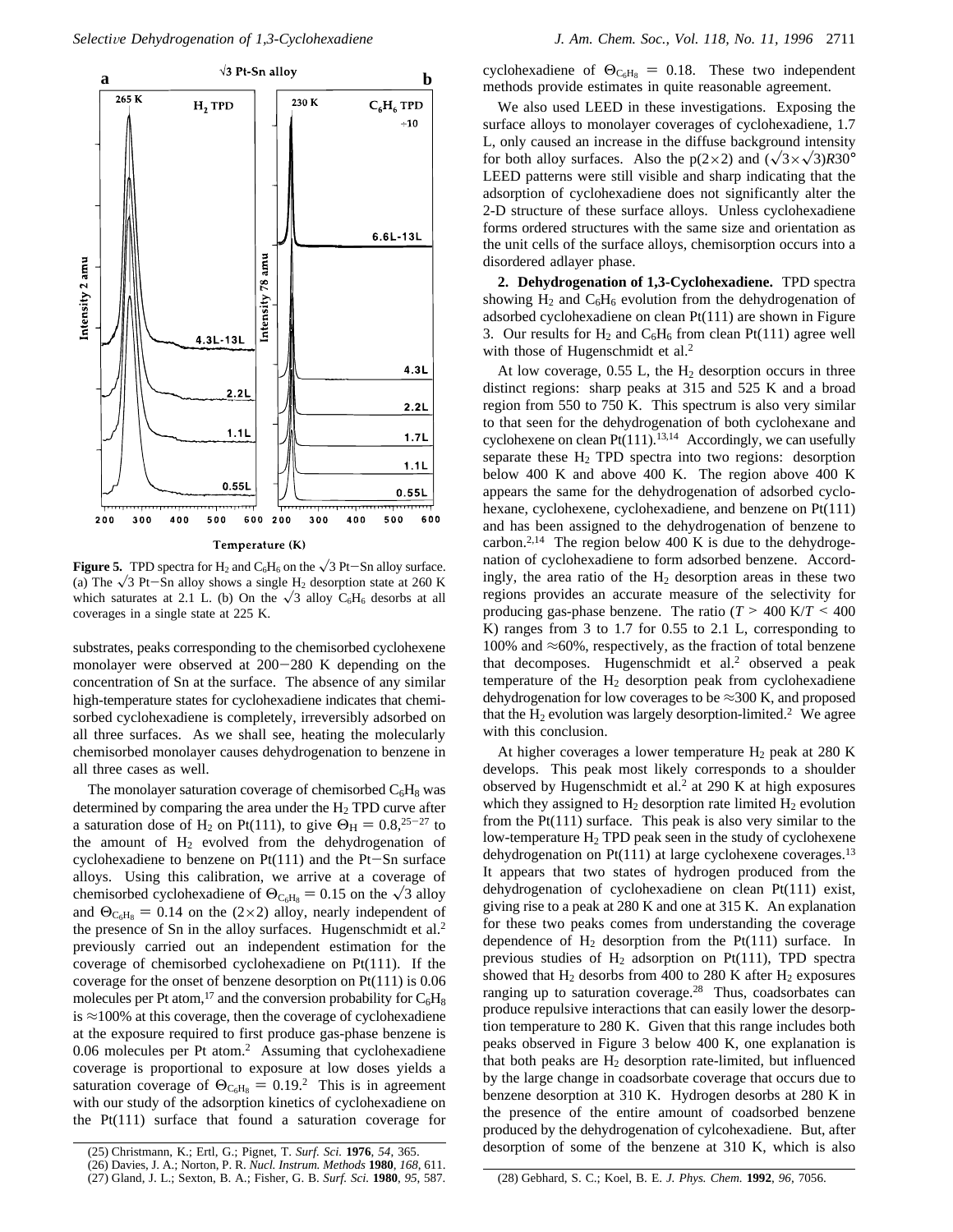destabilized due to coadsorption with hydrogen, the remaining hydrogen desorbs at a slightly higher temperature of 315 K.

 $H_2$  evolution from the (2×2) alloy surface is shown in the left panel of Figure 4.  $H_2$  TPD shows a single peak at 330 K which occurs at the same temperature as  $H_2$  desorption that results from atomic hydrogen dosed to the  $(2\times2)$  alloy surface.<sup>16</sup> Therefore, this peak is assigned as rate limited by  $H_2$  desorption. Figure 4 also illustrates that there is no  $H_2$  desorption at any coverage above 400 K indicating that the benzene formed from the dehydrogenation of cyclohexadiene no longer undergoes decomposition. This is expected based on our earlier studies of benzene adsorption on Pt-Sn alloys.13

As shown in the left panel of Figure 5,  $H_2$  evolution from the dehydrogenation of cyclohexadiene adsorbed onto the  $\sqrt{3}$ alloy similarly has a single  $H_2$  TPD peak, but this peak occurs  $\approx$ 70 K lower in temperature at 260 K. This desorption state is also at the same temperature as that observed for desorption of  $H_2$  following H atom dosing to the  $\sqrt{3}$  alloy surface and therefore is also assigned to a  $H_2$  desorption rate-limited process.<sup>16</sup> There is no  $H_2$  evolution above 400 K at any dose of cyclohexadiene on the  $\sqrt{3}$  alloy. This verifies that the presence of Sn has eliminated the pathway for benzene dehydrogenation on the alloy surfaces.

AES studies indicate that *no carbon is left on the surface following TPD studies on either alloy surface*. This is consistent with the  $H_2$  TPD results. AES spectra following TPD studies of cyclohexadiene on clean Pt(111) show significant amounts of carbon remain on the surface for all coverages of chemisorbed cyclohexadiene.

We now turn our attention to  $C_6H_6$  desorption after cyclohexadiene exposures on clean Pt(111). As Figure 3 shows, no  $C_6H_6$  desorption was seen from the Pt(111) surface for exposures of less than 1.1 L. However, as we will discuss later, Figures 4 and 5 show that  $C_6H_6$  desorption for the two Sn/Pt(111) surface alloys occurred at the lowest exposures we investigated. At higher coverages, we observe in Figure 3 a benzene desorption pulse at 310 K and continued benzene desorption until 500 K. The initial desorption temperature is the same as previously found for benzene desorption following benzene adsorption on clean  $Pt(111)^{14}$  indicating that benzene desorption is the rate-limiting step for the production of gas-phase benzene from cyclohexadiene dehydrogenation on Pt(111). This result is consistent with BPTDS studies which indicated that cyclohexadiene dehydrogenation occurred at  $\approx$ 230 K.<sup>2</sup> No change in the shape of the benzene TPD spectra is seen at higher cyclohexadiene exposures and a saturation benzene yield is observed at an exposure of 2.2 L. The sharp onset for the pulse of  $C_6H_6$  desorption at 310 K has previously been observed for cyclohexene<sup>13,18</sup> and cyclohexadiene<sup>2</sup> on Pt(111) and was attributed to an autocatalytic process.2

Low-temperature peaks at 165 and 145 K were also observed in both the  $H_2$  and  $C_6H_6$  TPD spectra. These peaks were at the identical temperature and in precisely the same peak intensity ratios as those seen for cyclohexadiene desorption at 79 amu. Because they mirror the cyclohexadiene desorption peaks exactly and are at lower intensity we have assigned them to cyclohexadiene cracking fractions.

The  $C_6H_6$  TPD spectra for cyclohexadiene adsorption on the Sn/Pt(111) surface alloys are shown in Figures 4 and 5. Both surface alloys have only a single desorption peak that occurs at temperatures much lower than that seen for  $C_6H_6$  desorption from Pt(111). The C<sub>6</sub>H<sub>6</sub> desorption peak from the (2×2) alloy is comprised of features at 230 and 270-280 K.  $C_6H_6$ desorption is observed for all exposures and the desorption yield saturates after 2.2 L cyclohexadiene exposures. The desorption

Submonolayer 1,3 cyclohexadiene coverage



**Figure 6.** TPD spectra of both  $C_6H_6$  and  $H_2$  on Pt(111) and the Pt-Sn surface alloys at submonolayer coverage  $(\approx 25\%$  saturation coverage). This coverage was produced by a dose of 0.55 L. This TPD series was taken carefully ensuring uniform mass spectrometer sensitivity, system pressure, and dosing conditions. (a)  $H_2$  desorption occurs at submonolayer coverages on Pt(111) indicating that despite the absence of  $C_6H_6$  desorption in this coverage regime cyclohexadiene and benzene dehydrogenation still occur. (b) No  $C_6H_6$  desorption occurs at this coverage on the Pt(111) surface. A single desorption state occurs for  $C_6H_6$  on the surface alloys at even the lowest surface exposures.

temperature and the peak shape are quite different from that found for the desorption of benzene following benzene adsorption on the  $(2\times2)$  alloy surface.<sup>14</sup> In the previous benzene experiments, three  $C_6H_6$  desorption peaks were observed on the  $(2\times2)$  alloy surface, at 200, 280, and 400 K, corresponding to a physisorbed state and two chemisorbed states.14 Only a peak at 280 K with a small feature at  $\approx$  230 K was observed in this study which indicates that while gas-phase benzene production is still benzene desorption rate-limited, some benzene adsorption sites must have been eliminated.

C6H6 desorption from cyclohexadiene dehydrogenation occurs in a single very sharp peak at 225 K on the  $\sqrt{3}$  alloy surface. The sharpness of the  $C_6H_6$  peak and its abrupt onset at low coverage is a sign of an autocatalytic process. Also,  $C_6H_6$ desorption occurs  $\approx$ 75 K lower in temperature than would be expected based on our previous study of benzene adsorption on the  $\sqrt{3}$  surface alloy, in which two distinct desorption peaks for  $C_6H_6$  were observed at 200 and 300 K.<sup>14</sup> One possibility, in addition to an autocatalytic phenomenon, is that competition for sites between coadsorbed H atoms and benzene reduces the benzene adsorption energy on this surface. Saturation yields for benzene production on the  $\sqrt{3}$  surface alloy occur after cyclohexadiene exposures of 2.1 L.

Figures 6 and 7 illustrate more clearly the altered desorption characteristics of both cyclohexadiene dehydrogenation products on the Pt-Sn surface alloys. In these figures we directly compare  $H_2$  and  $C_6H_6$  TPD spectra on Pt(111) and the two alloy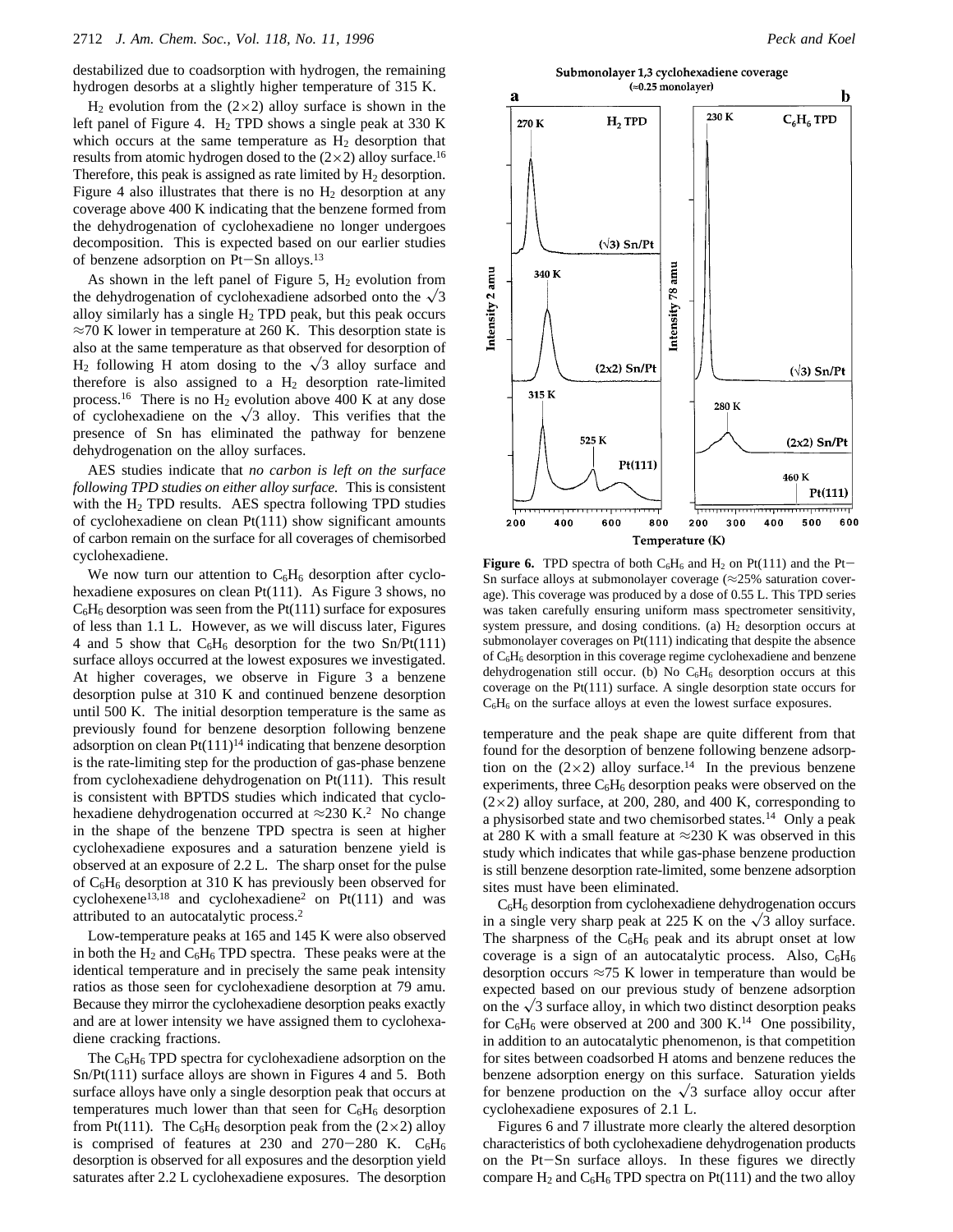

**Figure 7.** TPD spectra of both  $C_6H_6$  and  $H_2$  on Pt(111) and the Pt-Sn surface alloys at saturation coverage. This coverage was produced by a dose of 4.4 L. This TPD series was taken carefully ensuring uniform mass spectrometer sensitivity, system pressure, and dosing conditions. (a) The  $H_2$  TPD spectra shows the elimination of all  $H_2$ desorption above 400 K on the two Pt-Sn surface alloys. On Pt(111) note two states exist below 400 K: one at 280 K which is assigned to desorption rate-limited  $H_2$  and a state at 300 K attributed to reaction rate-limited H<sub>2</sub>. (b) On Pt(111)  $C_6H_6$  desorption occurs from 315 to 520 K. On the  $(2\times2)$  Pt-Sn surface alloy site-blocking from H atoms reduces this  $C_6H_6$  desorption to two states: one at 280 K and one at 230 K. Site-blocking from both Sn and H atoms on the  $\sqrt{3}$  alloy reduces the  $C_6H_6$  desorption to a single physisorbed state at 225 K.

surfaces for the same cyclohexadiene exposures and coverages (since the sticking coefficient at 100 K is a constant). Figure 6 shows results from the reaction of a submonolayer coverage of cyclohexadiene ( $\Theta_{C_6H_{10}} = 0.05$  or  $\approx 1/4$  of monolayer coverage) and Figure 7 shows monolayer saturation coverage results. These two figures clearly show the stepwise decrease that occurs in the adsorption energies for both  $H_2$  and  $C_6H_6$  as the concentration of Sn is increased from the (2×2) to the  $\sqrt{3}$ alloy surfaces. Further, in the submonolayer coverage regime, Figure 6, no gas-phase benzene production was observed from the Pt(111) surface. The absence of gas-phase benzene production at low cyclohexadiene coverages, 0.06 molecules per Pt atom, was also observed by Hugenschmidt et al., $<sup>2</sup>$  and it has</sup> been suggested that in this low coverage regime all the benzene produced on the Pt(111) surface undergoes decomposition. Modifying the cyclohexadiene coverage causes only small alterations in the TPD spectra, as shown in Figure 7. One notable change in the chemistry of the Pt(111) surface at higher coverages is a reduced selectivity for benzene dehydrogenation, resulting in the desorption into the gas phase of some of the benzene product. The decrease in the rate for dehydrogenating benzene at saturation coverage is a consequence of adsorbate induced poisoning of the Pt(111) surface. Also of note in the H2 TPD plots in both of these figures is the complete elimination

of higher temperature  $H_2$  production on the two alloys which indicates that the pathway for dehydrogenating benzene has been shut down on the alloy surfaces.

#### **4. Discussion**

**4.1. 1,3-Cyclohexadiene Adsorption and Reaction on Pt(111) and Pt**-**Sn Surface Alloys.** Cyclohexadiene adsorbed onto clean Pt(111) and the two Sn/Pt(111) surface alloys at 100 K desorbs in two peaks: a second layer physisorbed state at 155-165 K depending on the surface and a multilayer state near 145 K on all three surfaces. These cyclohexadiene desorption peaks are only observed after doses of 2.2 L. Below this exposure cyclohexadiene dehydrogenates with unit probability. Alloyed Sn in the Pt-Sn alloys at either  $\frac{1}{3}$  or  $\frac{1}{4}$ *monolayer Sn concentrations does not significantly inhibit the activity of Pt(111) for the dehydrogenation of cyclohexadiene to produce benzene* since no new high-temperature molecular cyclohexadiene desorption peaks are observed on the alloy surfaces. The coverage of chemisorbed cyclohexadiene is nearly independent of the Sn concentration on these surfaces and all three surfaces investigated irreversibly adsorb and completely dehydrogenate the chemisorbed monolayer of cyclohexadiene to produce benzene.

Reaction of the chemisorbed cyclohexadiene monolayer leads to only two desorption products,  $H_2$  and  $C_6H_6$ , on Pt(111) and the two surface alloys. The most significant change in the  $H_2$ and  $C_6H_6$  TPD spectra comparing Pt(111) to the alloys is the complete disappearance of  $H_2$  desorption above 400 K and the changing adsorption energy and peak shape for the benzene product on the Pt-Sn surface alloys.

First, let us discuss the chemistry of cyclohexadiene on clean Pt(111). For our purposes, we have divided the  $H_2$  desorption in TPD into two regions after adsorption of cyclohexadiene on Pt(111): above 400 K, and below 400 K. The broad structure from 400 to 800 K in the  $H_2$  TPD spectra has also been observed after adsorption of a number of other hydrocarbon molecules on Pt(111), including cyclohexane,<sup>10,18</sup> cyclohexene,<sup>13,29</sup> and benzene<sup>14,30</sup> in separate studies. This peak structure has been assigned to the complete dehydrogenation of benzene to "graphitic" carbon. This decomposition of benzene indicates that clean Pt(111) is too reactive and therefore not selective in its dehydrogenation of  $C_6H_8$  (and the other mentioned hydrocarbons) and converts a significant amount of the initial concentration of chemisorbed cyclohexadiene into a coking product.

The  $H_2$  peaks evolved below 400 K after cyclohexadiene adsorption on Pt(111) are clearly due to the dehydrogenation of cyclohexadiene to benzene, but an explanation for their profile is less clear. There are two  $H_2$  peaks, one at 315 and one at 280 K. The lower temperature peak at 280 K develops at higher coverages. Now  $H_2$  desorption from  $H_2$  adsorption on the Pt(111) surface occurs in a peak at  $\approx$ 280 K at saturation coverage, but the desorption activation energy for  $H_2$  on  $Pt(111)$ shows a wide variation with coverage, shifting from an initial desorption onset at low coverages of 400 K to a desorption onset of 250 K at high coverages.<sup>16</sup> We propose that both  $H_2$ desorption peaks are  $H_2$  desorption rate-limited and the origin of the two peaks is a competition between coadsorbates for sites. This competition also affects the benzene TPD spectra, as we will discuss shortly. At low initial coverages of cyclohexadiene, coadsorption of hydrogen with the benzene product results in only a small shift of the  $H_2$  desorption peak to 315 K. However,

<sup>(29)</sup> Rodriguez, J. A.; Campbell, C. T. *J. Phys. Chem.* **1989**, *93*, 826. (30) Campbell, J. M.; Seimanides, S.; Campbell, C. T. *J. Phys. Chem.* **1989**, *93*, 815.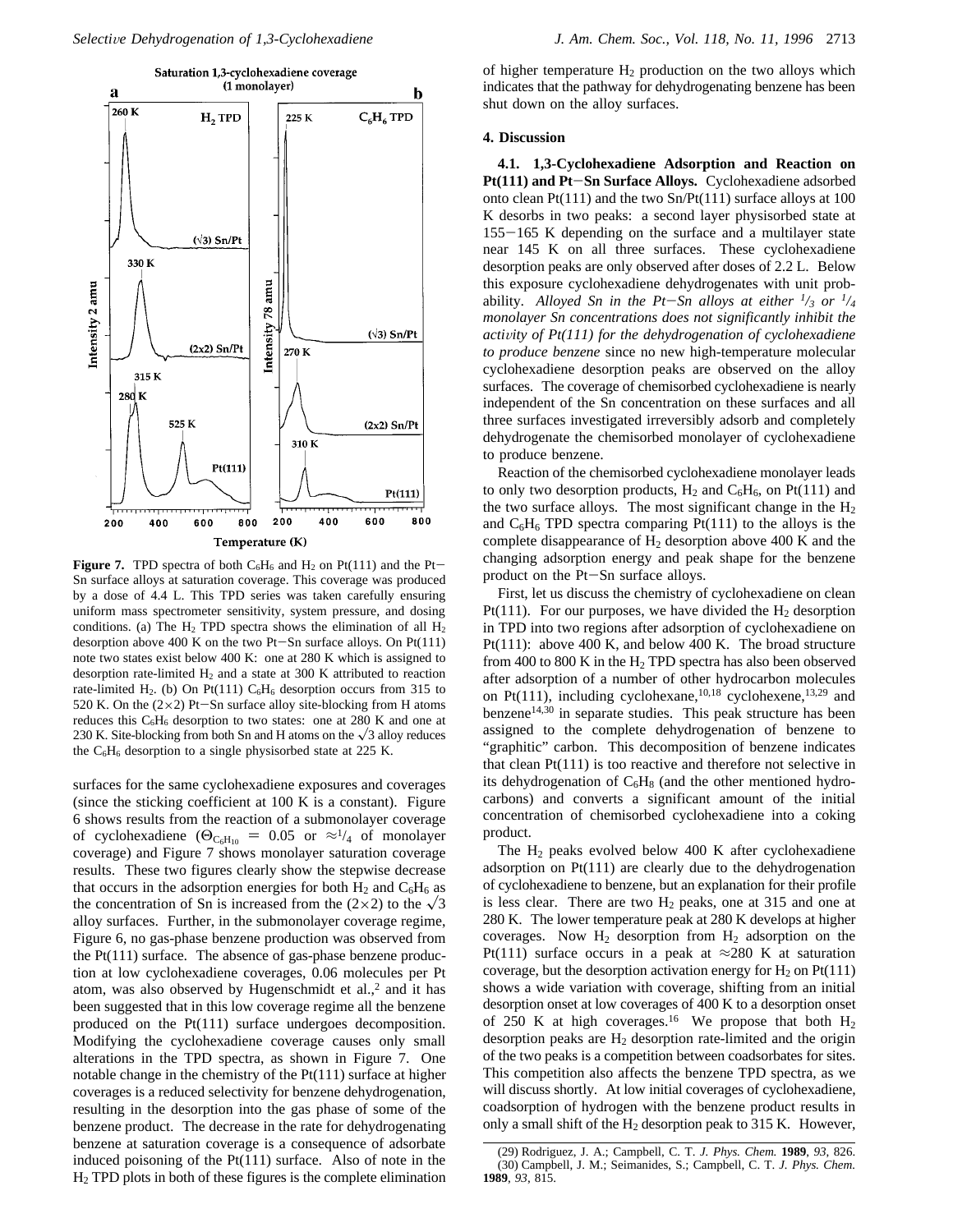at higher initial cyclohexadiene coverages, a more severe competition for sites occurs, destabilizing the adsorbed hydrogen, and the  $H_2$  desorption occurs at lower temperatures. A peak at 280 K results from this destabilization and the benzene desorption at 310 K, which again frees sites and shifts the  $H_2$ desorption to 315 K. This assignment differs from ref 2 which proposes that hydrogen evolution is rate limited by C-H bond cleavage when high initial coverages are used. Unfortunately, this issue cannot be clearly resolved at the present time. BPTDS showed that low coverages of cyclohexadiene dehydrogenated or desorbed by  $315 K<sub>1</sub><sup>2</sup>$  but no information is available on the stability of cyclohexadiene at high coverages.

Now we shift our attention to the benzene TPD spectra following cyclohexadiene adsorption on Pt(111). At the lowest coverages investigated, adsorbed benzene is formed on the surface even though no benzene desorption occurs in TPD.<sup>2</sup> The reactivity of the Pt(111) substrate is such that surface-bound benzene is completely decomposed at small benzene coverages. The production of gas-phase benzene at higher initial cyclohexadiene coverages is a consequence of the self-poisoning of the surface by coadsorbed benzene molecules and benzene decomposition fragments. At relatively low coverages, our benzene desorption spectra from the dehydrogenation of cyclohexadiene on Pt(111) nicely reproduce the benzene desorption spectra following benzene dosing on  $Pt(111).<sup>14</sup>$  This indicates that these high-temperature benzene TPD peaks formed from the dehydrogenation of cyclohexadiene are benzene desorption rate-limited. At higher coverages, coadsorbed hydrogen destabilizes adsorbed benzene, forcing benzene to desorb in a narrow peak at 310 K. Following  $H_2$  desorption at 315 K, benzene desorption matches benzene desorption spectra following benzene dosing on Pt(111). Surface crowding at high coverages could form a tilted-state of benzene, as was suggested as the source of a sharp, low-temperature desorption peak during TPD studies of this molecule on  $Pd(111).^{31,32}$  Further evidence for this tilted state was provided from both ARUPS (Angle Resolved Ultraviolet Photoemission Spectroscopy)<sup>33</sup> and NEXAFS (Near Edge X-ray Atomic Fine Structure).<sup>34</sup> Although there are no published accounts of evidence for tilted benzene on Pt(111), Land35 has reported FTRAIRS (Fourier Transform Reflection/ Adsorption Infrared Spectroscopy) data supporting such a hypothesis.

It has been proposed that some cyclohexadiene remains intact to relatively high temperatures at high coverages, and that this accounts for the narrow peak at 310 K in the  $C_6H_6$  TPD spectra.<sup>2</sup> In an autocatalytic process, when sites occupied by benzene and hydrogen are vacated, the remaining cyclohexadiene dehydrogenates and a sharp pulse of benzene desorption occurs. Additional experiments are required to establish this mechanism for several reasons. First, there is no direct evidence of cyclohexadiene at 310 K, and the Pt(111) surface is very reactive, decomposing cyclohexadiene at 230 K at about  $\frac{1}{3}$  of saturation coverage.<sup>2</sup> Also, the Pt-Sn alloys easily decompose saturation coverages of cyclohexadiene completely below 300 K and these surfaces should be less reactive than Pt(111).

The chemistry of cyclohexadiene on the Pt(111) surface can be compared to that on the two Pt-Sn alloys. The decomposition of benzene that occurs on the Pt(111) surface is completely eliminated on the two Pt-Sn surface alloys.<sup>14</sup> However, there is no observable decrease in the amount of dehydrogenation of cyclohexadiene, and this leads to a huge increase in selectivity to produce gas-phase benzene, especially at low cyclohexadiene coverages.

Cyclohexadiene TPD shows no new desorption peaks with the addition of Sn to the Pt(111) surface. Thus, no reversible chemisorption of cyclohexadiene occurs and complete reaction of the chemisorbed monolayer is observed. The only products observed in TPD are  $H_2$  and benzene. The peak temperatures of the H2 desorption peaks from cyclohexadiene dehydrogenation on the surface alloys are similar to those seen after H atom adsorption on these surfaces.<sup>16</sup> (H<sub>2</sub> TPD spectra following cyclohexadiene decomposition on the  $\sqrt{3}$  alloy only reproduced the low-temperature peak of the two-peak spectrum reported in ref 16 and so it is possible that the high temperature peak was due to a disordered  $(2\times2)$  alloy phase.) This shows that cyclohexadiene dehydrogenation occurs facilely at low temperatures and that the production of gas-phase  $H_2$  is a  $H_2$  desorption rate-limited process. Both H<sub>2</sub> and benzene desorption, however, show significant change in their desorption spectra compared to those on Pt(111). In both cases increasing the Sn concentration from 0.25 to 0.33 ML causes a reduction in the desorption activation energy of  $H_2$  and  $C_6H_6$ . However, it is only by combining the effects of added Sn with a competition mechanism from coadsorbates that we can explain all of the observed phenomena. Note in Figures 6 and 7 that  $H_2$  desorption occurs after the desorption of benzene and we propose that it is the combination of the elimination of sites by Sn atoms combined with an adsorbed H atom site-blocking effect that lowers the benzene desorption energy.

Benzene desorption from cyclohexadiene dehydrogenation on the  $(2\times2)$  alloy surface, as summarized in Figures 6 and 7, does not occur at the high temperatures (300-500 K) seen in previous studies of benzene adsorption on this alloy.14 These authors assigned a desorption peak at 280 K to benzene adsorbed on atop sites and a benzene desorption peak at 450 K to benzene adsorbed in 3-fold hollow sites.<sup>13,14</sup> Obviously we have to explain the elimination of the high-temperature benzene desorption peak at 450 K following cyclohexadiene dehydrogenation. The elimination of this peak indicates that the Pt 3-fold sites are blocked. Since  $H_2$  desorbs at higher temperatures than does benzene, coadsorbed H atoms are likely candidates for occupying and blocking the 3-fold hollow sites, thereby forcing the benzene to adsorb only on the atop sites and to desorb at 270 K.

A similar coadsorption effect can be observed on the Pt-Sn  $\sqrt{3}$  alloy. Benzene adsorption following cyclohexadiene dehydrogenation is destabilized and desorption occurs at 230 K, compared to 280 K as observed in our previous studies of benzene adsorption on the  $\sqrt{3}$  alloy.<sup>14</sup> As on the (2×2) alloy,  $H_2$  desorbs at higher temperatures than  $C_6H_6$  on the  $\sqrt{3}$  alloy, pointing to a competition between coadsorbed H adatoms and  $C_6H_6$  molecules which forces the benzene desorption to lower temperature.

The clean Pt(111) surface and the  $(2\times2)$  alloy both show fairly broad benzene desorption peaks following cyclohexadiene adsorption. In contrast, benzene desorbed from the  $\sqrt{3}$  alloy evolves in a single, sharp, low-temperature peak. One possible reason for this unusual desorption peak shape is an autocatalytic process in which benzene is produced and desorbed simultaneously due to coadsorption. BPTDS data set the conversion temperature of 1,3-C<sub>6</sub>H<sub>8</sub> to C<sub>6</sub>H<sub>6</sub> at ≈230 K on clean Pt(111)<sup>2</sup> which is nearly at the same temperature as the desorption temperature for benzene on the  $\sqrt{3}$  alloy. Therefore, conversion of 1,3-C<sub>6</sub>H<sub>8</sub> to C<sub>6</sub>H<sub>6</sub> and simultaneous C<sub>6</sub>H<sub>6</sub> desorption would

<sup>(31)</sup> Patterson; Lambert *J. Phys. Chem.* **1988**, *92*, 1266.

<sup>(32)</sup> Ormerod; Lambert *Surf. Sci.* **1990**, *225*, L20.

<sup>(33)</sup> Tysoe; Nyberg; Lambert *Surf. Sci*. **1983**, *135*, 128.

<sup>(34)</sup> Hoffmann; Zaera; Ormerodl; Lambert; Wang; Tysoe *Surf. Sci.* **1990**, *232*, 259.

<sup>(35)</sup> Land, D. P. Private communication.

<sup>(36)</sup> Carter, E. A.; Blank, D. A.; Koel, B. E. To be submitted for publication.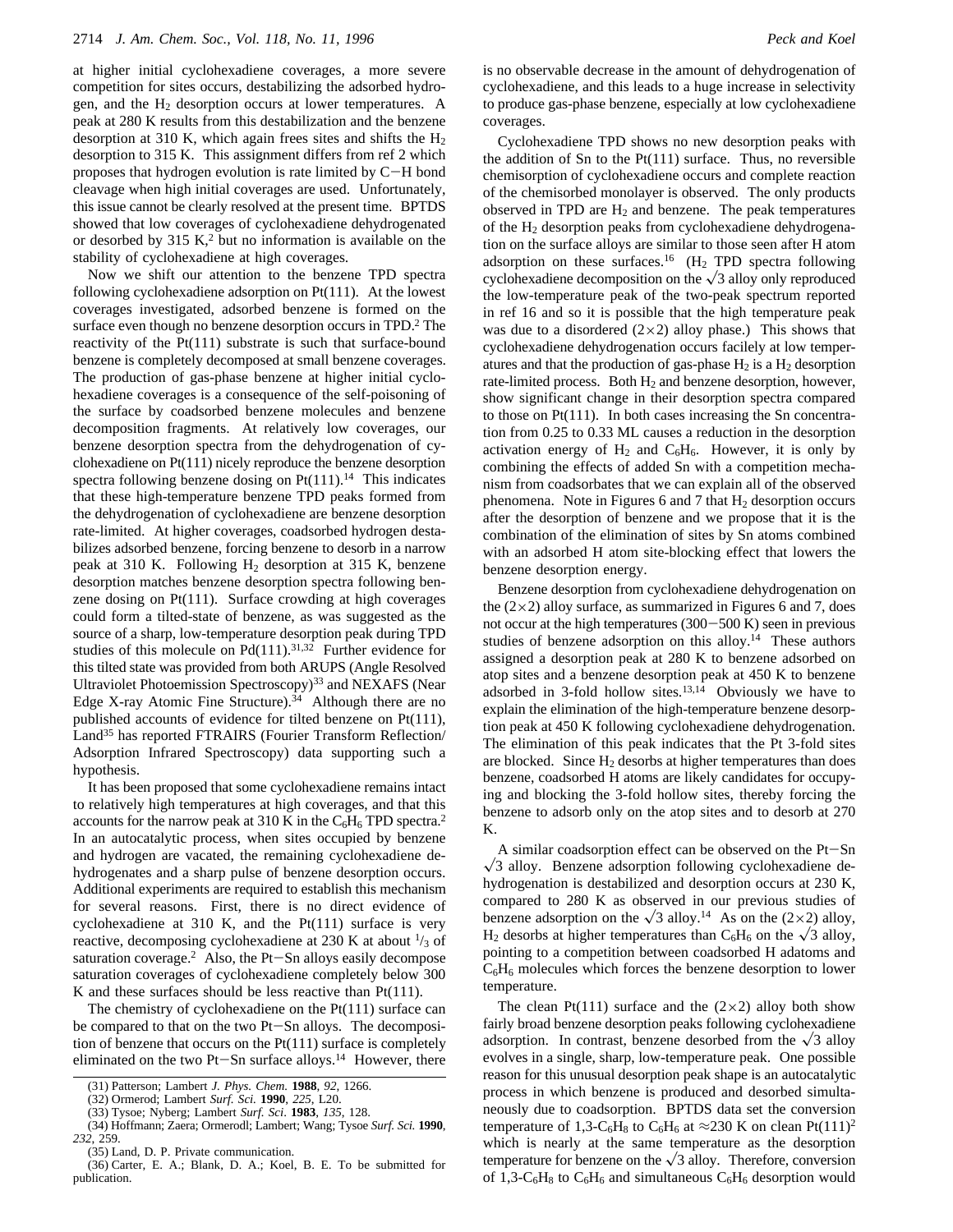

**Figure 8.** Comparison of the binding energies of alkanes and alkenes on clean Pt(111) and the two Pt-Sn surface alloys. The binding energies for cyclohexadiene were found by first calculating the energy of a quadra- $\sigma$  bond on clean Pt(111)<sup>36</sup> and then assuming an alkene binding energy dependence on the concentration of Sn. The activation energy for the dehydrogenation of 1,3-cyclohexadiene as found by BPTDS<sup>2</sup> is 13.5 kcal/mol. All other data points were taken directly from Xu et al.13

free sites for further conversion and desorption. This autocatalytic process is similar to that proposed by Hugenschmidt et al.2 as being responsible for the low-temperature benzene desorption peak profile on clean Pt(111).

Next, we consider the bonding of cyclohexadiene to aid the understanding of the reactivity of this molecule on Pt(111) and the two alloy surfaces. HREELS investigations of cyclohexadiene on clean Pt $(111)$  by Hugenschmidt et al.<sup>2</sup> have shown that the molecule was bound to the surface through a quadra*σ*-bonding scheme as opposed to the  $\pi$ -bonding scheme seen for benzene.<sup>2</sup> We must consider at this point that the cyclohexadiene molecule may not utilize four Pt-C *σ* bonds to bind to the Pt-Sn surface alloys. Previously, Xu et al.<sup>13</sup> reasoned that the presence of Sn on the Pt(111) surface decreases the surface-adsorbate bond strength of di-*σ*-bonded cyclohexene to a greater extent than hydrogen-bonded cyclohexene, and thus, with increased Sn concentration, the hydrogen-bonded species is more strongly bonded on the  $\sqrt{3}$  alloy and thus is the majority species on the surface.<sup>13</sup>

Figure 8 shows a comparison of the desorption energies for several related hydrocarbons, including hydrogen-bonded cyclohexane<sup>13</sup> and di- $\sigma$ -bonded ethylene.<sup>9</sup>

The adsorption energy for quadra-*σ*-bonded cyclohexadiene on Pt(111) has been estimated to be 34 kcal/mol by Carter et al.,36 using a quasiempirical valence bond (QVB) scheme. This places the adsorption energy of cyclohexadiene about midway between the adsorption energy of acetylene and benzene on Pt(111). Comparing the cyclohexadiene desorption energy to



**Figure 9.** Selectivity plot for Pt(111) and the two surface alloys at submonolayer and saturation coverages. Saturation coverage corresponds to 0.18 molecule of cyclohexadiene per Pt atom. Submonolayer coverage corresponds to 0.05 molecule of cyclohexadiene per Pt atom or about  $\frac{1}{4}$  saturation coverage. This plot was obtained using the data presented in Figures 6 and 7.

the activation energy of 13.5  $\pm$  1.5 kcal/mol (or ≈230 K) that Hugenschmidt et al.<sup>2</sup> found for cyclohexadiene dehydrogenation on clean Pt(111) using BPTDS, it is easy to explain why no cyclohexadiene desorption occurs from Pt(111) prior to the conversion of cyclohexadiene to benzene. Since no chemisorbed cyclohexadiene desorption peaks were observed on the two Pt-Sn surface alloys, we have no experimental measurement of the desorption energy on the alloys. (However, we do know that the activation energy for dehydrogenation is still less than that for desorption.) One can make a very rough estimate of the effect of alloying on the adsorption energy of cyclohexadiene by simply using the influence of alloying on the binding energy for di-*σ*-bonded cylcohexene. The dashed line shown in Figure 8 crudely estimates the adsorption energy of cyclohexadiene on the two alloy surfaces. Given that no molecular desorption of cyclohexadiene occurs on the two alloys, and the benzene product desorption occurs at 270 K on the  $(2\times2)$  and 230 K on the  $\sqrt{3}$  alloy, alloying does not reduce the adsorption energy lower than 16.5 kcal/mol on the  $(2\times2)$  and 14 kcal/mol on the  $\sqrt{3}$  alloy. These activation energies are also upper limits for the activation barriers for cyclohexadiene dehydrogenation on these two alloys and this demonstrates *that alloying Sn with Pt in these surfaces does not appreciably alter the barrier for cyclohexadiene dehydrogenation.*

HREELS studies of cyclohexadiene adsorbed on the Sn/ Pt(111) surface alloys are obviously needed to determine the nature of the surface-adsorbate bond. Also, Hugenschmidt's<sup>2</sup> earlier study on Pt(111) concluded that 1,4- and 1,3-cyclohexadiene had slightly different dehydrogenation activation energies, and a study of 1,4-cyclohexadiene adsorption and reaction on these alloys might reveal some useful insights into the mechanism of  $C_6H_8$  dehydrogenation.

Finally, we can get some information from our TPD results about the effectiveness of Pt-Sn alloy phases as catalysts for the selective dehydrogenation of cyclohexadiene to benzene. By integrating the peak areas of the  $H_2$  and  $C_6H_6$  TPD curves we can measure activity and selectivity for this reaction. Figure 9 shows the selectivity for the production of gas-phase benzene over the three surfaces during TPD experiments. The selectivity was calculated by determining the ratio of the amount of  $H_2$ produced from the dehydrogenation of  $C_6H_8$  (H<sub>2</sub> desorption below 400 K) divided by the total gas-phase  $H_2$  produced from both  $C_6H_8$  dehydrogenation and  $C_6H_6$  decomposition. Selectivity plots are shown for two coverages, obtained from Figures 6 and 7 for exposures of 0.55 L ( $\approx$ <sup>1</sup>/<sub>4</sub> monolayer coverage) and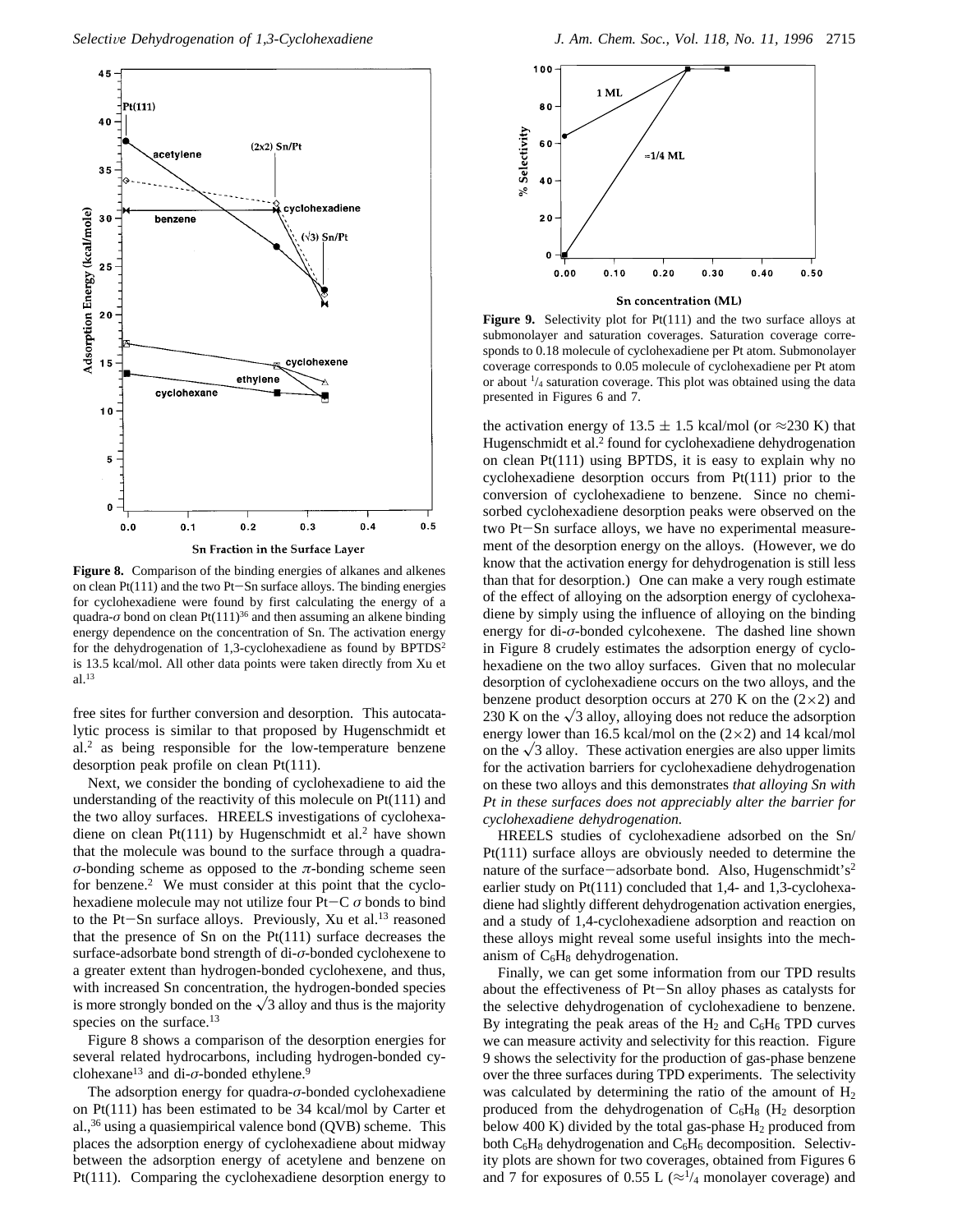4.4 L (saturation coverage). The overall reactivity of each surface for cyclohexadiene dehydrogenation during TPD is a constant; no chemisorbed cyclohexadiene desorbs and the saturation monolayer coverage is nearly the same. This can be checked by determining the total quantity of  $H_2$  produced and also by measuring the amount of gas-phase benzene produced. We have made both determinations and obtain consistent results. For example, integration of the benzene desorption curves (after normalization to our TPD curve from a saturation coverage of benzene from benzene dosing) gives benzene yields that agree quantitatively with the selectivities shown in Figure 9 and the relative coverages of cyclohexadiene on the three surfaces. The high reactivity maintained on the alloys for this reaction is in contrast to the reduction in the reactivity of these surfaces for dehydrogenation found in our previous studies of  $C_2H_2$ ,<sup>10</sup> $C_2H_4$ ,<sup>9</sup>  $C_6H_{10}$ ,<sup>13</sup> and  $C_6H_6$ .<sup>14</sup> Addition of Sn to the Pt(111) surface increases the quantity of gas-phase  $C_6H_6$  produced and yields a selectivity of 100% for the production of gas-phase benzene from chemisorbed cyclohexadiene on the two alloy surfaces studied. This increased selectivity can be accounted for by combining two phenomena: (i) the elimination of the reaction channel for dehydrogenation of the adsorbed benzene product; and (ii) only weakly inhibiting the dehydrogenation of cyclohexadiene to form adsorbed benzene.

One important consequence of the high selectivity and activity of the cyclohexadiene dehydrogenation reaction on the Pt-Sn surface alloys is that we should be able to carry out a steady state kinetics study of this reaction in UHV. Such a study would be unique for hydrocarbon conversion reactions over metal surfaces and should reveal important insights into the mechanism of this reaction.

2. Comparisons with  $C_6H_{12}$ ,  $C_6H_{10}$ , and  $C_6H_6$  Adsorption **and Mechanistic Implications for the Dehydrogenation of Cyclohexane to Benzene.** The adsorption and reaction of sixmembered cyclic hydrocarbons on Pt(111) and the  $(2\times2)$  and  $\sqrt{3}$  Pt-Sn surface alloys has been a focus of study in our group over the past few years. We have measured how the addition of Sn to the Pt(111) surface changes the binding energy of these adsorbed hydrocarbons and the ability of the surface to activate the C-H bond and dehydrogenate the molecule. Our interest in these molecules arises specifically from our desire to improve the understanding of a prototypical selective dehydrogenation reaction—the conversion of cyclohexane to benzene.

In our previous studies, the monolayer saturation coverages of cyclohexane and cyclohexene were determined by sticking coefficient measurements to be  $\approx 0.15 \pm 0.05$  molecules per surface atom, essentially independent of the concentration of Sn.13,14 We now see that the coverage of the cyclohexadiene molecules on these three surfaces is also not very sensitive to the concentration of Sn alloyed within the surface layer. The monolayer saturation coverage of cyclohexadiene on Pt(111) is 0.18 molecule per surface atom, while it is 0.14 and 0.15 molecule per surface atom on the  $(2\times 2)$  and  $\sqrt{3}$  Pt-Sn surface alloys, respectively. The small differences in saturation coverage observed for cyclohexane, cyclohexene, and cyclohexadiene on Pt or the Pt-Sn alloys imply that the *adsorbate saturation coverage is determined essentially by repulsive intermolecular interactions at closest-packing of these molecules on these surfaces rather than indicating the number of contiguous Pt atoms (reacti*V*e ensemble size) required for chemisorption*. Also, the reactivity of the alloyed surfaces for chemisorption is much higher than for even low coverages of site blocking adatoms such as Bi on the Pt(111) surface,  $17,29,30,37,38$  because of the large

adatom-adsorbate repulsive interactions within the adlayer which are absent for the alloys.

We can now summarize the influence of Sn on the molecular adsorption energies and C-H bond activation energies of these molecules. A comparison of these numbers reveals insight into the influence of Sn on the selectivity of cyclohexane to benzene conversion reactions. Cyclohexane is H-bonded to the Pt(111) surface<sup>14</sup> with an adsorption energy of 13.7 kcal/mol on Pt(111), 11.6 kcal/mol on the  $(2\times2)$  Pt-Sn surface alloy, and 11.2 kcal/ mol on the  $\sqrt{3}$  Pt-Sn surface alloy.<sup>14</sup> The barrier for dehydrogenation of the first C-H bond of cyclohexane was  $13.4 \pm 1.0$  kcal/mol on Pt(111).<sup>39</sup> On Pt(111), there is a close competition between desorption and dehydrogenation paths that leads to partially reversible adsorption and appreciable reaction. However, cyclohexane adsorption on the alloys yielded only molecular cyclohexane and no dehydrogenation products (elimination of benzene production) in TPD studies due to a relatively lower barrier for desorption than reaction.

Cyclohexene is di- $\sigma$ -bonded to Pt $(111)^{40}$  with a desorption activation energy of 17 kcal/mol for Pt(111), 14.6 kcal/mol for the (2×2) Pt-Sn surface alloy, and 12.9 kcal/mol for the  $\sqrt{3}$  $Pt-Sn$  surface alloy.<sup>13</sup> The activation energy for cleavage of the first C-H bond to make  $C_6H_{9(a)}$  is 14.4 kcal/mole.<sup>40</sup> The Pt(111) surface is very reactive, and at low coverages before self-poisoning becomes a factor, cyclohexene is irreversibly adsorbed and reaction leads largely to carbonaceous species. At higher coverages, where the reactivity of the surface is diminished by coadsorbates, reversible adsorption occurs and the Pt(111) surface shows an appreciable activity for gas-phase benzene production. The Pt-Sn alloys have a lower reactivity than Pt(111), due to an increase in the propensity for reversible adsorption of cyclohexene that arises from the combination of a decrease in the adsorption energy and an increase in the barrier for dehydrogenation. However, due to the elimination of benzene decomposition, these alloys have a higher selectivity for producing gas-phase benzene in TPD compared to Pt(111) at all coverages.13

Benzene is strongly chemisorbed on Pt(111) utilizing a *π*-bonding interaction with the ring plane parallel to the surface plane. Two desorption peaks occur on Pt(111) with energies of 30.8 and 21 kcal/mol.<sup>30</sup> Benzene chemisorption on the  $(2\times2)$ Pt-Sn surface alloy resulted in the same desorption peaks, but only the lower peak was observed on the  $\sqrt{3}$  alloy surface along with a new state at 11.2 kcal/mol.<sup>14</sup> On Pt(111) the activation energy for dissociation of the initial C-H bond is 28 kcal/mol<sup>30</sup> and no dehydrogenation occurs on the alloys.<sup>14</sup> As discussed above for cyclohexene, a competition exists between desorption and dehydrogenation on the Pt(111) surface in which some of the molecules are dehydrogenated and some desorb depending on the benzene coverage. On the two alloy surfaces no dehydrogenation is observed and 100% of the benzene molecules desorb from the surface.

Comparing these results now to cyclohexadiene, we see that cyclohexadiene is a much more reactive molecule on all three surfaces; alloying with Sn does not decrease the activity of the surface for dehydrogenation and does not cause reversible adsorption of cyclohexadiene. Calculations have estimated the adsorption energy of cyclohexadiene on the Pt(111) surface to be  $\approx$ 34 kcal/mol,<sup>36</sup> while the activation energy for C-H bond cleavage is only  $14 \pm 2$  kcal/mol.<sup>2</sup> Sn does not affect the reactivity because of this large difference in the desorption and

<sup>(38)</sup> Campbell, C. T.; Rodriguez, J. A.; Henn, F. C.; Campbell, J. M.; Dalton, P. J.; Seimanides, S. *J. Chem. Phys.* **1989**, *88*, 6285.

<sup>(37)</sup> Henn, F. C.; Dalton, P. J.; Campbell, C. T. *J. Phys. Chem.* **1989**, *93*, 836.

<sup>(39)</sup> Henn, F. C.; Campbell, C. T. *J. Phys. Chem*. **1992**, *96*, 5978. (40) Henn, F. C.; Diaz, A. L.; Bussell, M. E.; Hugenschmidt, M. B.; Domagala, M. E.; Campbell, C. T. *J. Phys. Chem.* **1992**, *96*, 5965.